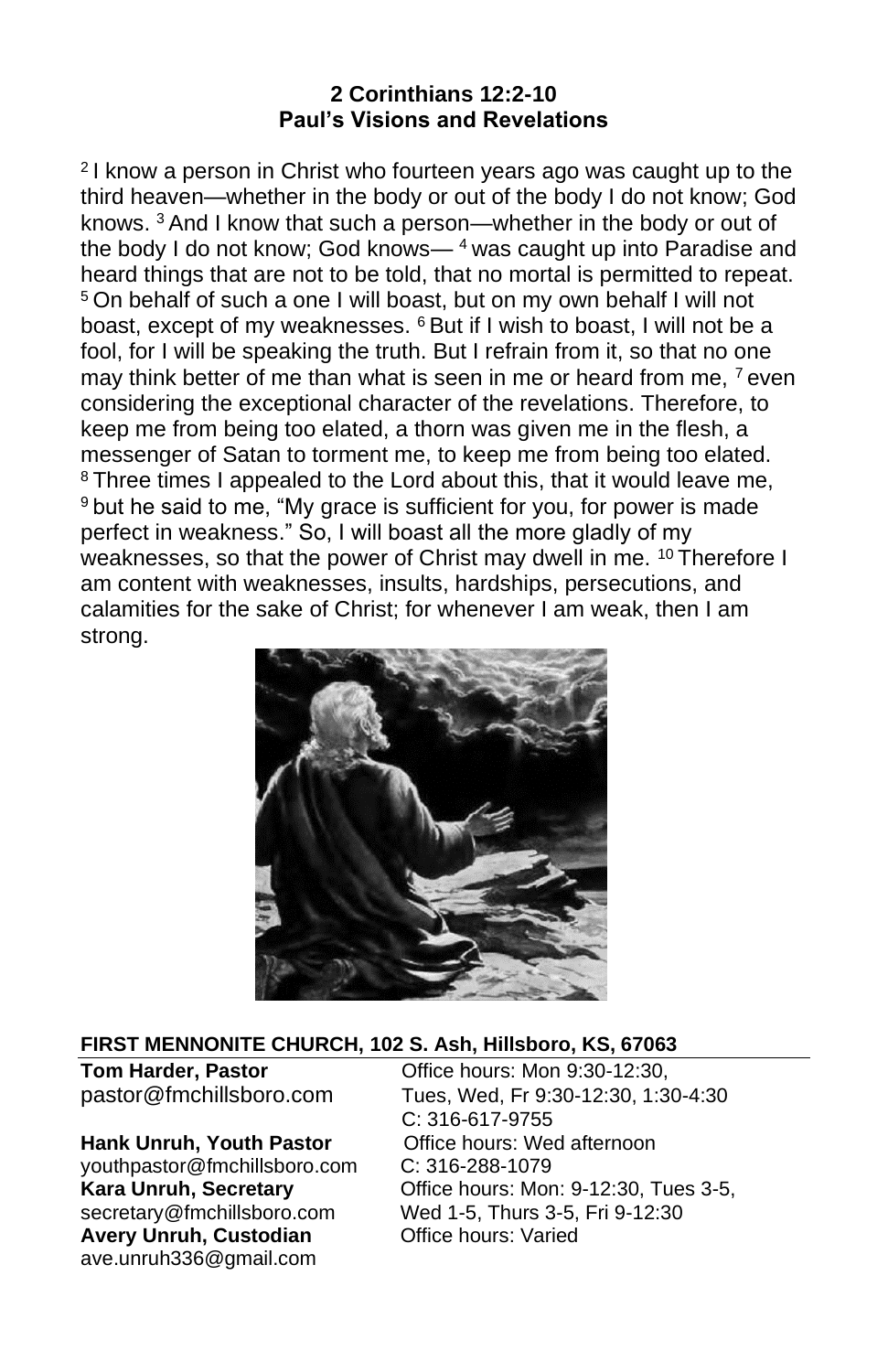

# **FIRST MENNONITE** CHURCH

 In Christ – Making Disciples through Loving Relationships.

Worship 10:30 a.m.

 **Sunday Worship July 25, 2021 "Graced by God"**

#### **GATHERING**

Gathering Music **Marcia Brubaker** Marcia Brubaker Welcome and Announcements **Sarah Diener** Sarah Diener Prelude to Worship Marcia Brubaker \*Call to Worship VT 853 \*Prayer \*Hymns of Gathering Come to Me, O Weary Traveler VT 157 Your Grace is Enough VT 167 Time for Children **Pastor Tommunical Contract Contract Contract Contract Contract Contract Contract Contract Contract Contract Contract Contract Contract Contract Contract Contract Contract Contract Contract Contract Contr** 

**SHARING**

Sharing and Prayer **Pastor Tom** 

Hymn Lead Me, Guide Me VT 601

## **LISTENING**

The Lesson 2 Corinthians 12:2-10 Sermon "Graced by God" Pastor Tom

**RESPONDING**

| <b>Hymn</b> | Wonderful Grace of Jesus      | VT 170 |
|-------------|-------------------------------|--------|
| Sending     | The Lord Your God Is with You | VT 173 |
| Postlude    |                               |        |

*A WARM WELCOME TO ALL who are gathered to worship, wherever you are, and whenever you watch this service!*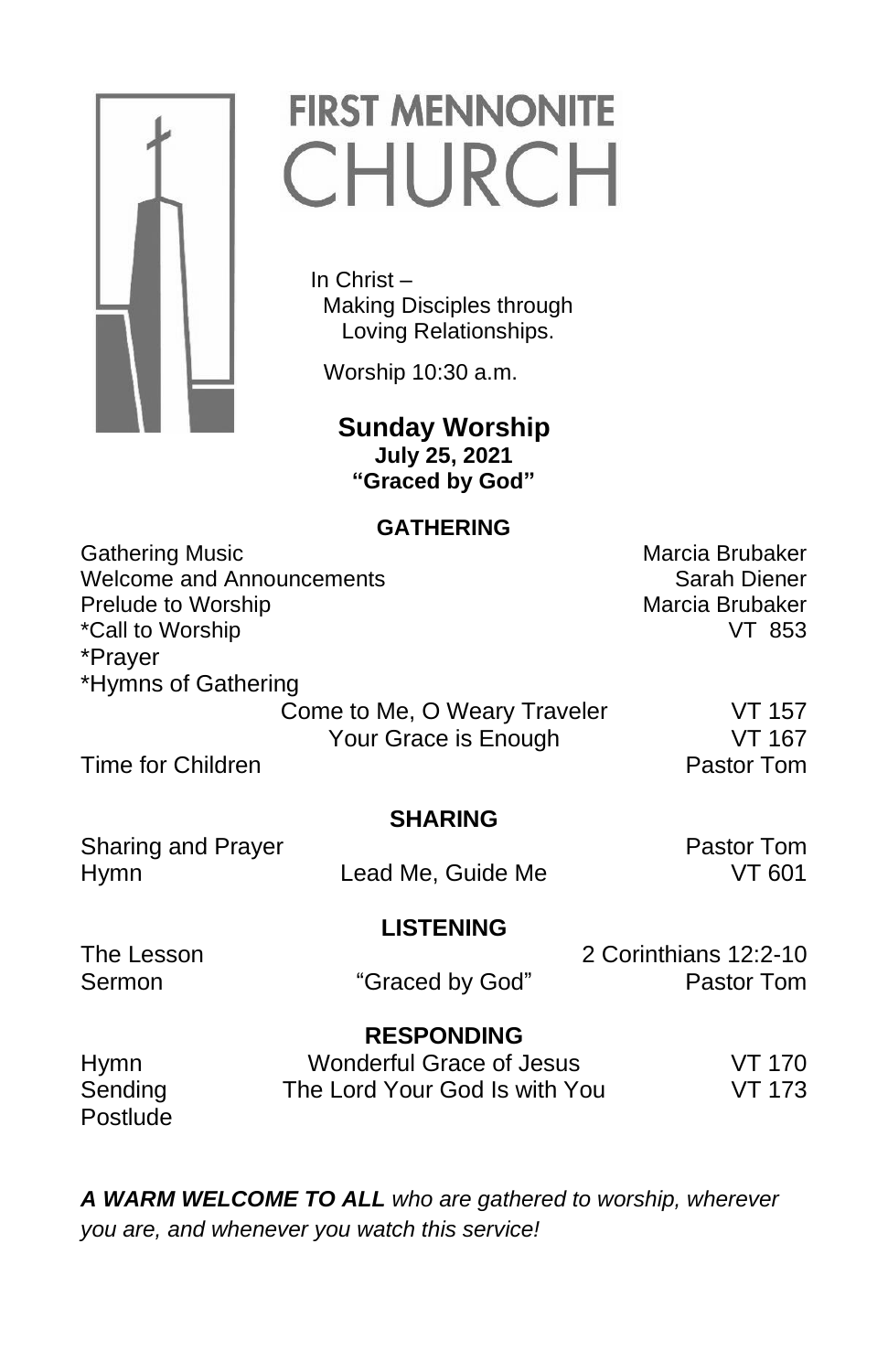### **Remember to register for the WDC Annual Assembly**

**at: [mennowdc.org/2021](http://mennowdc.org/2021)**. Friday worship is July 30 at 7 p.m. followed by snocones outside at 8 p.m. Enjoy storytelling under the tent with fresh popcorn Saturday, July 31 from 7-8 p.m. Invite your friends to Faith Mennonite Church, 2100 N Anderson Ave, Newton, KS, for some summer fun. Storytelling also inside and online!

**IMPORTANT: Our church needs delegates to represent us at the Western District Conference Annual Assembly Saturday, July 31 from 8:30-10:30 a.m.** The delegate session is only by Zoom, so you can join in from home! We need 3-4 delegates to attend this virtual session on behalf of First Mennonite Church. If interested, please email Doug Miller at dougmiller4@outlook.com as soon as possible. Thank you!

## **Next Care Meeting is August 4 at 7 p.m.**

**Peppernuts at FMC!** Derek Hamm and Tim Frye have indicated their willingness to give us a hand with our peppernuts project this summer! But as usual, we need many people to make this happen. We are proposing three days this year: Thurs., Aug. 5; Fri., Aug. 6; and Sat., Aug. 7. We'd like to know how many could help us on any or all of those days. If you can help, please notify Kara

at [secretary@fmchillsboro.com](mailto:secretary@fmchillsboro.com) or call her at the church office: (620) 947- 5662. If you'd like to help, but those days don't work and/or you'd also be free other days, please let Kara know that as well. It would be helpful to know what times of day as well as which days would fit your schedule.

**REQUESTS FOR SCHOLARSHIPS.** FMC desires to support FMC members and members' children who attend a Mennonite college or who choose to receive a seminary education. If you are interested in applying for such financial support (tuition) for the 2021-2022 academic year, contact Doug Miller.

**Parkview Church invites you to Worship & Watermelon Friday, July 30 on the church lawn!** Watermelon, crullers, and fellowship begins at 7 p.m. with worship at 7:30. Please bring your own lawn chairs or blankets!

**Colorado Peaches are coming to MCC in North Newton!** Beth-El Mennonite Church in Colorado Springs is organizing a fundraiser to cover expenses related to the annual Rocky Mountain Relief Sale, which is being planned for October 15-16 in Rocky Ford, Colorado. **Peaches are available in 10lb boxes for \$25 and 18lb boxes for \$35. Deadline for orders/payment is Monday, August 2.** Checks or cash are